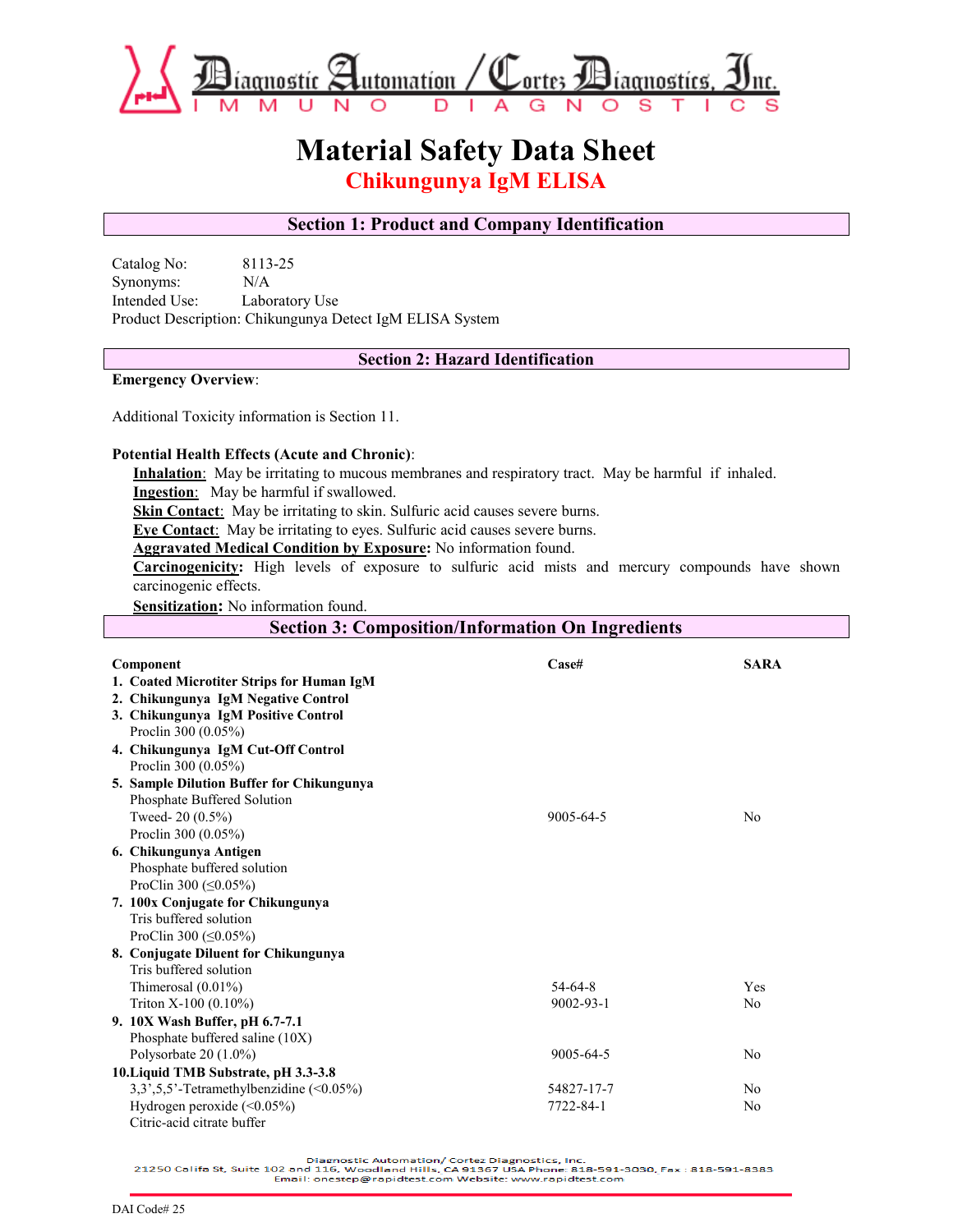

**11. Stop Solution** 

 Sulfuric Acid, aqueous (1N)  *Corrosive*

7664-93-9 No

#### **Emergency First Aid**

## **GET MEDICAL ASSISTANCE FOR ALL CASES OF OVEREXPOSURE.**

**Inhalation**: Remove to fresh air: give artificial respiration if breathing has stopped.

**Ingestion**: Wash out mouth with water provided person is conscious; get immediate medical attention.

**Skin**: Immediately flush thoroughly with large amounts of water. Remove contaminated clothing and wash before reuse. Seek medical attention.

**Section 4: First Aid Measures**

**Eyes**: Immediately flush eyes thoroughly with water for at least 15 minutes. Seek medical attention.

## **Section 5: Fire Fighting Measures**

**Extinguishing Media:** Use dry chemical powder. **Fire Fighting Procedures**: Wear self-contained breathing apparatus and protective clothing. Fire & Explosion Hazards: Emits toxic fumes under fire conditions.

# **Section 6: Accidental Release Measures**

#### **Spill Response**

Evacuate the area of all unnecessary personnel. Wear suitable protective equipment listed under Exposure / Personal Protection. Contain the release and eliminate its source, if this can be done without risk. Spill material should be disposed of accordingly (See section 12). Comply with all federal, state and local regulation on reporting releases. Refer to regulatory Information for reportable quantity and other regulatory data.

## **Section 7: Handling and Storage**

### **Handling**

Avoid inhalation and contact with skin, eyes, and clothing. Avoid prolonged and repeated exposure. Components containing human serum must be treated as biohazardous and handled following Universal Precautions.

### **Storage**

Keep container tightly closed and protected against damage. Store under appropriate conditions away from incompatible chemicals.

# **Section 8: Exposure Control/Personal Protection**

### **Safety Equipment**

Safety showers and eye wash station.

### **Personal Protective Equipment**

Engineering and/or administrative controls should be implemented to reduce exposure. Protective gloves must be worn to prevent skin contact. Safety glasses with side shields must be worn at all times. Impervious protective clothing should be worn to prevent skin contact.

## **Work and Hygiene Practices**

Wash thoroughly after handling. Wash contaminated clothing before reuse.

Diagnostic Automation/ Cortez Diagnostics, Inc.

21250 Califa St, Suite 102 and 116, Woodland Hills, CA 91367 USA Phone: 818-591-3030, Fax: 818-591-8383<br>Email: onestep@rapidtest.com Website: www.rapidtest.com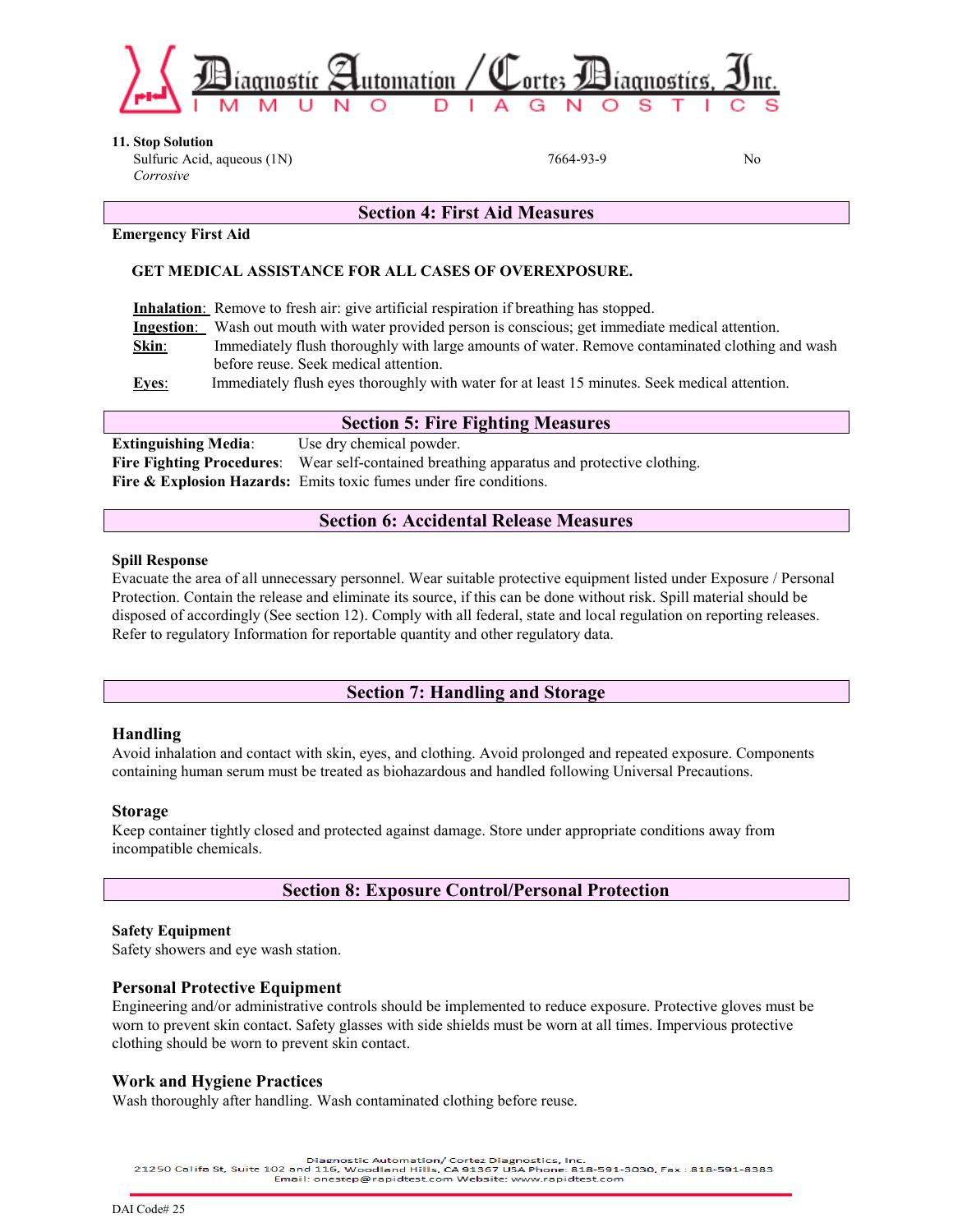

## **Exposure Guidelines**

## **OSHA-PEL:**

|                   |            | <b>TWA</b> |            | <b>STEL</b> |            | CL       |      |
|-------------------|------------|------------|------------|-------------|------------|----------|------|
| Component         | <b>PPM</b> | $MG/M^3$   | <b>PPM</b> | $MG/M^3$    | <b>PPM</b> | $MG/M^3$ | Skin |
| Hydrogen Peroxide |            |            |            |             |            |          |      |
| Sulfuric Acid     |            |            |            |             |            |          |      |
|                   |            |            |            |             |            |          |      |
| <b>ACGIH-TLV:</b> |            |            |            |             |            |          |      |
|                   |            |            |            |             |            |          |      |
|                   |            | <b>TWA</b> |            | <b>STEL</b> |            | CL       |      |
| Component         | <b>PPM</b> | $MG/M^3$   | <b>PPM</b> | $MG/M^3$    | <b>PPM</b> | $MG/M^3$ | Skin |
|                   |            |            |            |             |            | Х        |      |

If there are no exposure limit numbers listed in the Exposure Guidelines chart, this indicates that no OSHA or ACGIH exposure limits have been established.

| <b>Section 9: Physical and Chemical Properties</b> |               |  |  |  |
|----------------------------------------------------|---------------|--|--|--|
| Boiling Point (C 760 mmHg)                         | N/A           |  |  |  |
| Melting Point (C)                                  | N/A           |  |  |  |
| Specific Gravity $(H_2O=1)$                        | N/A           |  |  |  |
| <b>PH</b>                                          | See Section 2 |  |  |  |
| <b>Flash Point</b>                                 | N/A           |  |  |  |
| Flammable Limits LFL (%)                           | N/A           |  |  |  |
| Flammable Limits LEL (%)                           | N/A           |  |  |  |
| Vapor Pressure (mm Hg)                             | N/A           |  |  |  |
| Percent Volatile by vol (%)                        | N/A           |  |  |  |
| Vapor Density (Air=1)                              | N/A           |  |  |  |
| Evaporation Rate (BuAc=1)                          | N/A           |  |  |  |
| Solubility in water                                | N/A           |  |  |  |
| Appearance                                         | N/A           |  |  |  |

N/A= Not Available

Diagnostic Automation/ Cortez Diagnostics, Inc.<br>21250 Califa St, Suite 102 and 116, Woodland Hills, CA 91367 USA Phone: 818-591-3030, Fax : 818-591-8383<br>Email: onestep@rapidtest.com Website: www.rapidtest.com

DAI Code# 25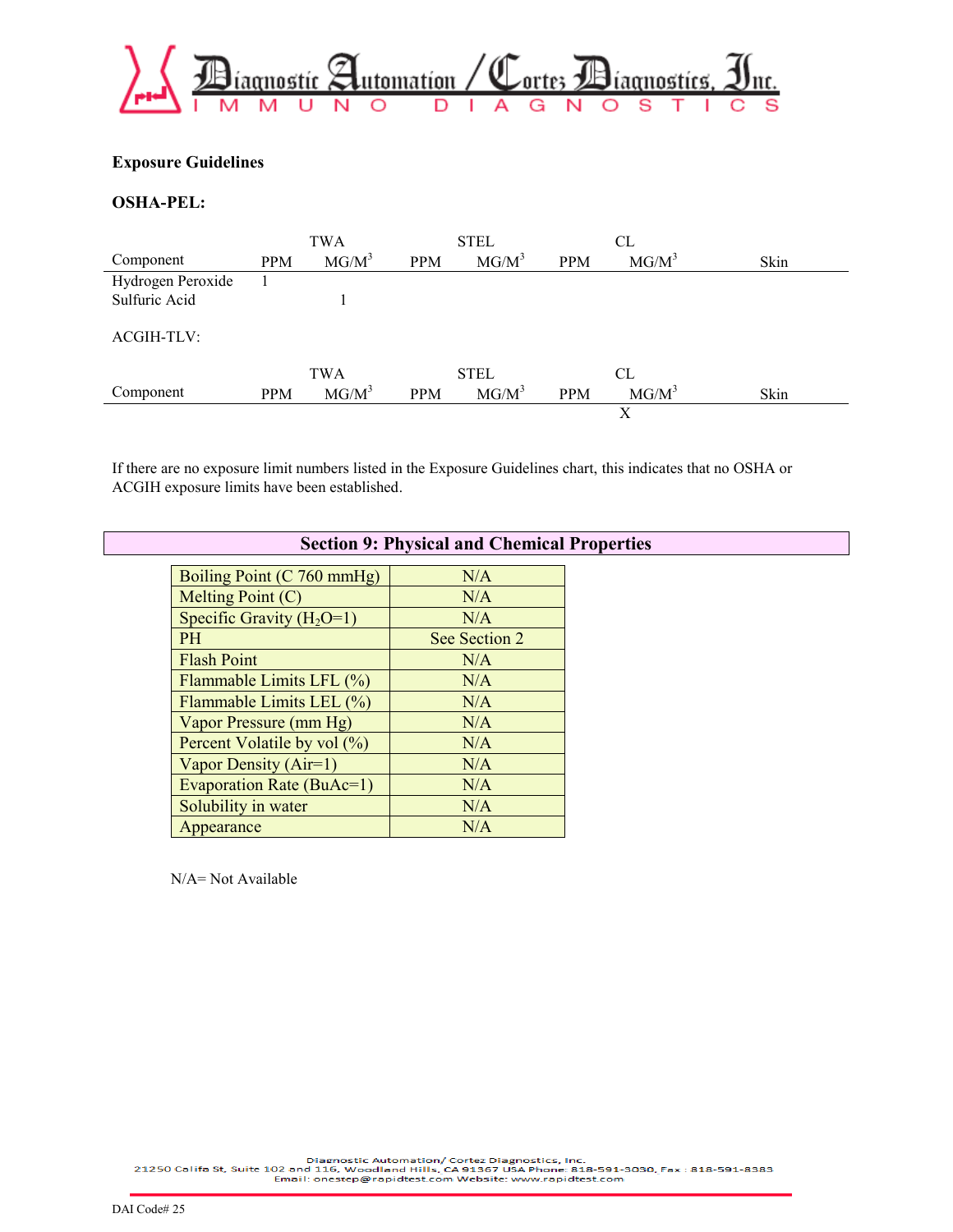

## **Section 10: Stability and Reactivity**

#### **Stability**

| Stable:              | Stable                                                             |
|----------------------|--------------------------------------------------------------------|
| Incompatibles        | Strong oxidizing agents, bases, brass, iron, finely powered metals |
| Conditions to avoid: | Incompatibles                                                      |

#### **Hazardous Polymerization**

Hazardous polymerization will not occur

#### **Hazardous Decomposition**

Carbon dioxide, Carbon monoxide, Sulfur oxide, Hydrogen sulfide, Mercury, Mercury oxides, Nitrogen oxides

| <b>Section 11: Toxicological Information</b> |     |  |  |
|----------------------------------------------|-----|--|--|
| <b>Oral Rat LD50</b>                         | N/A |  |  |
| <b>Inhalation Rat LD50</b>                   | N/A |  |  |
| <b>Skin Rabbit LD50</b>                      | N/A |  |  |
|                                              |     |  |  |

**Section 12: Ecological Information**

**No data available.**

## **Section 13: Disposal Considerations**

Contact a licensed professional waste disposal company for disposal of this material. Precious metals should be recovered. Observe all federal, State, and local environmental regulation.

## **Section 14: Transport Information**

#### **DOT**

Proper shipping Name: None This substance is considered non-hazardous for transport.

#### **IATA**

Proper Shipping Name: None This substance is considered non-hazardous for transport.

## **Section 15: Regulatory Information**

| Component     | SARA TPQ (lbs) | SARA DeMininis $(\% )$ | CERCLA RQ(lbs) |
|---------------|----------------|------------------------|----------------|
| Sulfuric Acid |                |                        | 1000           |

Diagnostic Automation/ Cortez Diagnostics, Inc.

21250 Califa St, Suite 102 and 116, Woodland Hills, CA 91367 USA Phone: 818-591-3030, Fax: 818-591-8383 Email: onestep@rapidtest.com Website: www.rapidtest.com